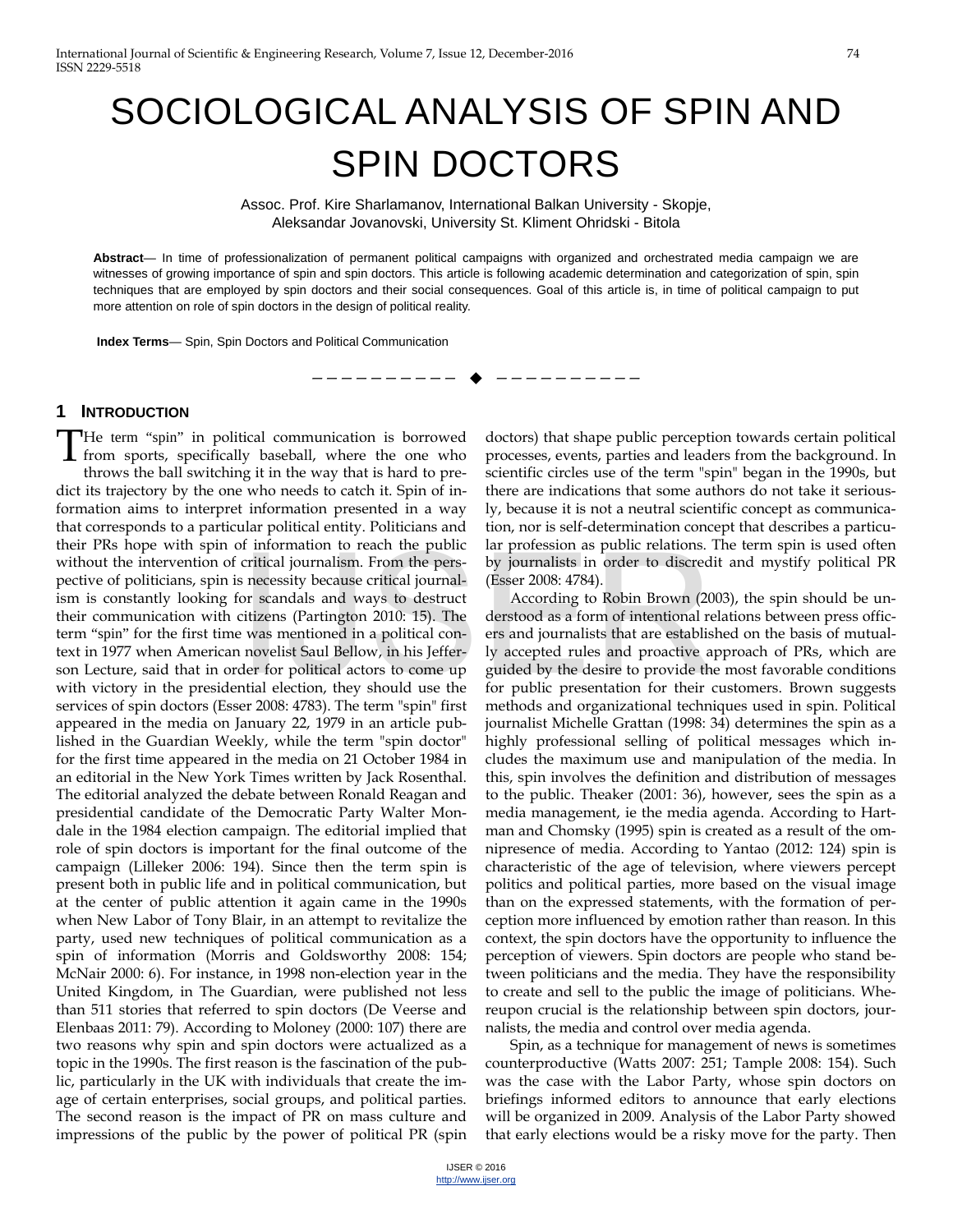the Labor Party distanced itself from the early elections, indicating that it is an atmosphere that is created in the public, but not the official position of the party. To those statements of the Labor Party, responded the political editor of the Daily Mail, Benedict Brogan, who came up with the view that the spin doctors of the Labor Party brief political correspondents for the possibility of maintaining early elections. After this event, the media began to distance itself from the Labor Party and increasingly began to suggest that the president of the Conservative Party, David Cameron, has the necessary qualities to be elected for the next Prime Minister of Great Britain.

## **2 SPIN DOCTORS**

Spin doctors are experts for communication that are using techniques and skills to place a specific message in public in a way that will cause the desired feelings and reactions (Stockman 2007: 10). The work of spin doctors is to create media reality in favor of their clients (Yantao 2012: 125). In the US and the UK, all major political parties have their press officers, who are responsible for maintaining relationships with the media and sending messages to the public in organized manner. These individuals are often called spin doctors. Spin doctors in many cases are quite unpopular among journalists, who accuse them of manipulation of information (Partington 2010: 16). According to some authors the term spin doctor is not only for the press officers, but includes other occupations that have an impact on public perception. According to Esser, Reinemann and Fan (2001: 27) the term spin doctors include: professional political consultants, media and PR specialists with serious political experience and politicians with serious experience in the organization of political campaigns. The authors the term spin doctor is<br>
Interest mynt, the entity which is<br>
III: perception. According to Esser,<br>
27) the term spin doctors include:<br>
Ultants, media and PR specialists<br>
which a political entity, interprets<br>
wa

A good example of how spin doctors work is exemplified by the New Labour of Tony Blair and their spin doctor Alastair Campbell. Before they began with the reform of welfare state, they first promoted it. The first speech of Tony Blair, who promoted this reform, was held in Dudley. Days before speech being held, Alastair Campbell began briefing reporters with information about the cost paid by citizens caused by misuses of the welfare state. The next day in two national newspapers, The Time and the Mirror, appeared Tony Blair's article that had the same points as Alastair Campbell's briefing. At night, Blair delivered a speech in Dudley in which he spoke about the fact that something must be done to stop misusing of the welfare state (Theaker 2001: 36).

Theaker (2001: 36) points out that for the spin doctors in the UK it is much easier to spin information and manage media agenda in domestic media, rather than international. Good examples are the debates on the euro zone and the war in Iraq. In these questions, politicians fail to control the agenda of the international media. Jones (1999) suggests that the UK government is the institution that is mostly dedicated on spin of information. The government insists on proactive management of the news and news agenda. Press secretary of the Prime Minister, briefs the media twice on daily basis, selects ministers for interviews, and reconstructs the stories in favor of the government.

### **3 CATEGORIZATION OF SPIN**

Depending on the entity that spin and purpose of the spin, Hicks (2009) distinguishes between:

- $\triangleright$  Defensive spin in the first person
- $\triangleright$  Defensive surrogate spin
- $\triangleright$  Offensive spin in the first person
- $\triangleright$  Offensive surrogate spin

Defensive spin in the first person is a spin in which political actor who is the target of criticism, spin information by giving an opinion, view, explanation, justification for the content of criticism. Because, the person that spins is put in an awkward situation he is trying to control the conditions under which he provides the information by organizing a press conference, distribution of pre-recorded statement or organizing interviews with previously agreed issues.

Defensive surrogate spin is that kind of spin in which is included a third entity that seemingly has no interest in trying to present her arguments, opinion, interpretation of certain information or event that justified or displays in a completely different light, the entity which is the subject of criticism. As surrogates or third parties, in spin of information, could be used NGOs, political parties, prominent figures etc.

Offensive spin in the first person is the kind of spin in which a political entity, interprets events and information in a way that criticizes or politically disqualifies from the competition another political entity. Subject of criticism is the credibility of the opponent political entity.

Offensive surrogate spin is that kind of spin in which criticism, disqualification of some political subject comes not from the direct opponent in a political contest, but from a third entity that seemingly has no interest to do that. Surrogate spins are usually more successful and more used than spin in the first person, because the entities that spin information have a higher credibility among the public. Public trusts much more in such entities, because there is no obvious reason, why they would be biased in giving their opinion or interpreting a particular event.

#### **4 TECHNIQUES OF SPIN**

According to Gaber (2000), spin as technique for management of information consists of two types of activity. The first includes the organization of press conferences, press releases, briefings, interviews with politicians and their advisers and distribution of speeches etc. The second type of activity relates to preparation and processing of information that include:

- $\triangleright$  To be consistent and not send contradictory messages
- $\triangleright$  Exclusive information to be given to some selected journalists
- $\triangleright$  Counterattack as deffence strategy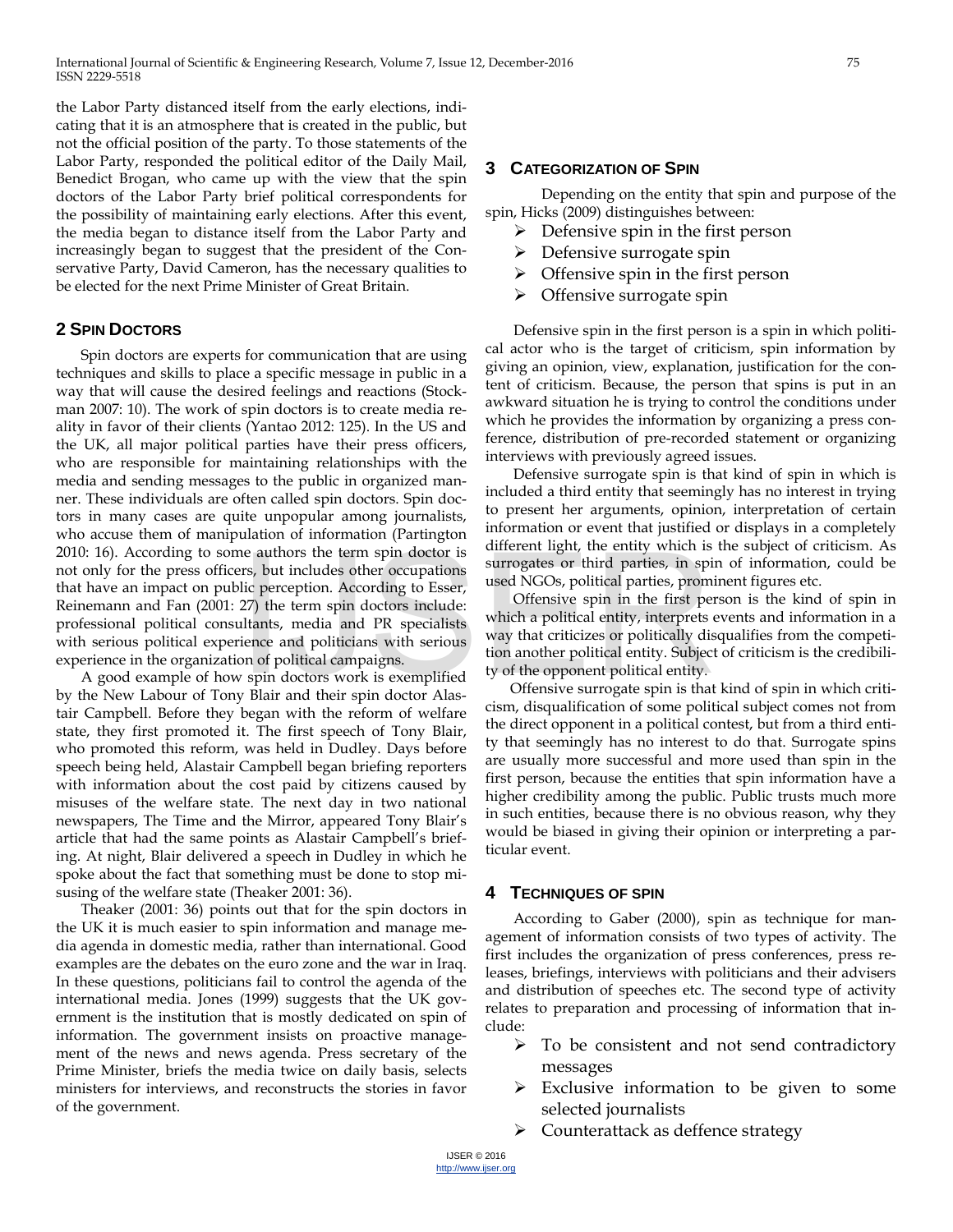- $\triangleright$  Confirmation of stories, before the details and evidence are to be published
- $\triangleright$  Timing, in placement of positive or negative stories. Promotion of positive and marginalization of negative stories.
- $\triangleright$  Replacement, attempt to produce good news to cover bad news for the client's interests

Tample (2008) which quotes Manning (2001) states that among the techniques used by spin doctors are included: the establishment of good relations with the media, the delivery of current information to the media, knowledge of the value of the information that is available and that is delivered to the media, familiarity with the work of journalists and media business in general and the establishment of good relations with the centers of power for which spin doctors work.

# **5 SPIN AND ITS CRITICISM**

Spin as a technique for management of news that is often placed in a negative connotation and is synonymous for biased portrayal of political events, actors, parties and ideologies (Stockman 2007: 8). Remarks on account of spin are following:

- $\triangleright$  Spin is often framed in terms of bypassing the truth, which reduces confidence in the political parties, which has its consequences in the declining turnout in elections as a key institution for each representative democracy. Accordingly, spin ultimately is a key factor for delegitimization of democracy as a political system. med in terms of bypassing the<br>
uces confidence in the politi-<br>
h has its consequences in the<br>
t in elections as a key institu-<br>
presentative democracy. Acultimately is a key factor for<br>
of the news. In the age<br>
is paid to
- $\triangleright$  Spin doctors are threatening the freedom of journalists to select the topics for which they write and the way they do it (Moliney 2,000,109).
- $\triangleright$  Also, the use of spin entails engagement of professional spin doctors; it costs a lot of money and puts at a disadvantage candidates that can't afford it. As Yantao (2012: 124) noted, candidates that are not using services of spin doctors, almost don't have a chance of winning. This means that the victory of elections depends on how much funds someone has for the engagement of spin doctors, rather than the ideas that one has to solve the practical problems of citizens.

From its appearance in the 1980s spin almost always has been put into negative context and it has been seen as a set of manipulative and non-ethical techniques for communicating with the public. But already in the 1990s spin was accepted as part of the political reality (Wilcox and Cameron 2006). Thus,

McNear (2000) developed a positive image of spin that is based on the impulses of individuals to present themselves in public in the best possible light and their words to be properly understood. Spin according McNear contributes to increasing the quantity of information that is circulating in public, better coverage of political events and more rigorous and more effective critique of them. In addition, the spin should be seen as a dialectical process which involves certain opponent minded political parties of which ultimately benefit has the public at large. Namely, if all opponent political parties use the services of spin doctors, they will produce best possible presentation of their candidates and will undergo systematic reviews other opponents. The public will have all that information so it can form an opinion for each of the political party. Thus, one could say that spin could potently intensify the democratic processes in society.

# **6 THE SOCIAL CONSEQUENCES OF THE EMERGENCE OF SPIN**

The era of spin has its social consequences. According to Peasron and Patching (2008: 47-51), they could be reduced to:

- $\triangleright$  Impacts over news agenda. Journalists have become too dependent on political parties, politicians, their press secretaries that dictate the news agenda.
- $\triangleright$  Influence on journalism, coverage and content of the news. In the age of spin, more attention is paid to the interpretation of facts, rather than just a fact. Facts are taken just as basis that are later interpreted by spin doctors according to interests of their clients.
- $\triangleright$  Impact on popular culture. Politicians influenced by spin doctors have become part of popular culture or celebrity and politics began to be personalized.
- $\triangleright$  The increase in the number of people working in the field of communications and increase in the government budgets for the promotion of particular projects. Thus data for the UK show multiple increases of staff in the field of professional communicators and messages that government agencies send to the public (Peasron and Patching 2008: 51).
- $\triangleright$  Impact on the quality of democracy. Famous statements of the father of PR, Edward Bernays that with the help of PR, elites can rule the masses in a democratic society. Nowadays modern PR has developed sophisticated methods of managing the media (Bernays and Miller 2005)